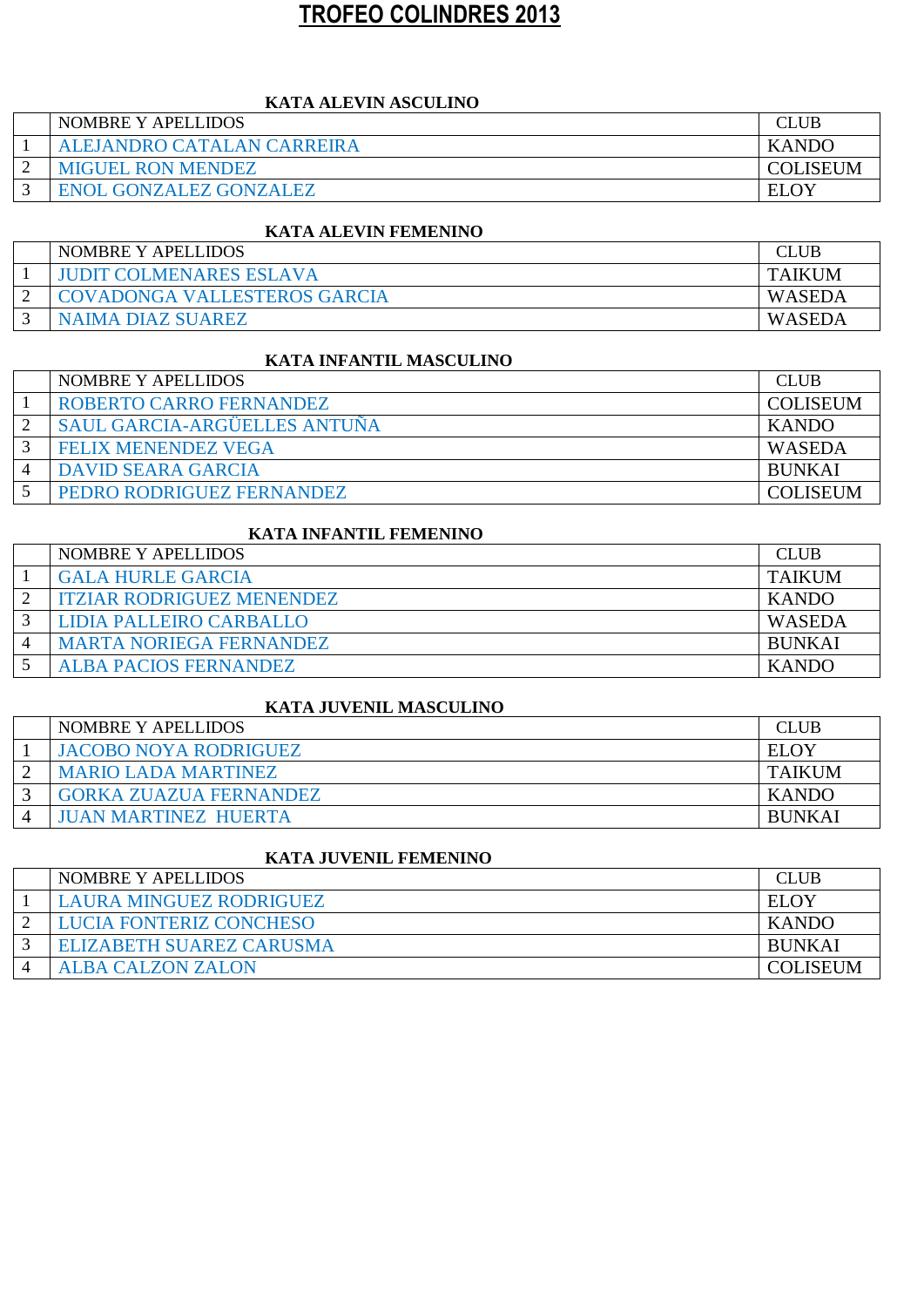## **KATA CADETE MASCULINO**

| <b>NOMBRE Y APELLIDOS</b>  | <b>CLUB</b>     |
|----------------------------|-----------------|
| <b>MIGUEL ORNIA GOMEZ</b>  | <b>TAIKUM</b>   |
| ALEJANDRO CACHON RODRIGUEZ | <b>COLISEUM</b> |
| <b>RAUL PEON HUERGO</b>    | <b>KANDO</b>    |

## **KATA CADETE FEMENINO**

| NOMBRE Y APELLIDOS          |                 |
|-----------------------------|-----------------|
| CLAUDIA PASARIN MENENDEZ    | <b>COLISEUM</b> |
| AURA OCHOA FERNANDEZ        | ARENAS          |
| <b>CLARA PUERTO SANCHEZ</b> | COLISEUM        |

# **KATA JUNIOR MASCULINO**

| NOMBRE Y APELLIDOS         | <b>CLUB</b>     |
|----------------------------|-----------------|
| NICOLAS GONZALEZ ARIAS     | <b>COLISEUM</b> |
| <b>MARCOS BEGEGA NUÑEZ</b> | <b>BUNKAI</b>   |
| <b>DANIEL PATO AMADO</b>   | EL OY           |
| NEL MUÑOZ MIRANDA          | WASEDA          |

#### **KATA JUNIOR FEMENINO**

| <b>NOMBRE Y APELLIDOS</b>     | $\cap$ T     |
|-------------------------------|--------------|
| SANDRA ALVAREZ BELAUSTEGUI    | <b>KANDO</b> |
| <b>RAQUEL ORDIALES ALEGRE</b> | <b>ELOY</b>  |
| PALOMA BECERRA MARTIN         | TAIKUM       |

## **KATA SENIOR MASCULINO**

|          | PELLIDOS<br>$T \cap T$<br><b>NOMBRE</b><br>- | $\sim$<br>$\overline{\phantom{a}}$<br>∠L∪D |
|----------|----------------------------------------------|--------------------------------------------|
| <b>.</b> | 71 IN                                        | INK<br>M                                   |

#### **KATA SENIOR FEMENINO**

| NOMBRE Y APELLIDOS              | <b>CLUB</b> |
|---------------------------------|-------------|
| LUCIA ROCES INVERNON            | ELOY        |
| PAULA ORTEA ALONSO              | EL OY       |
| <b>SANDRA SANCHEZ GARCIA</b>    | MAGADAN     |
| <b>VICTORIA JIMENEZ JIMENEZ</b> | LIANEZA     |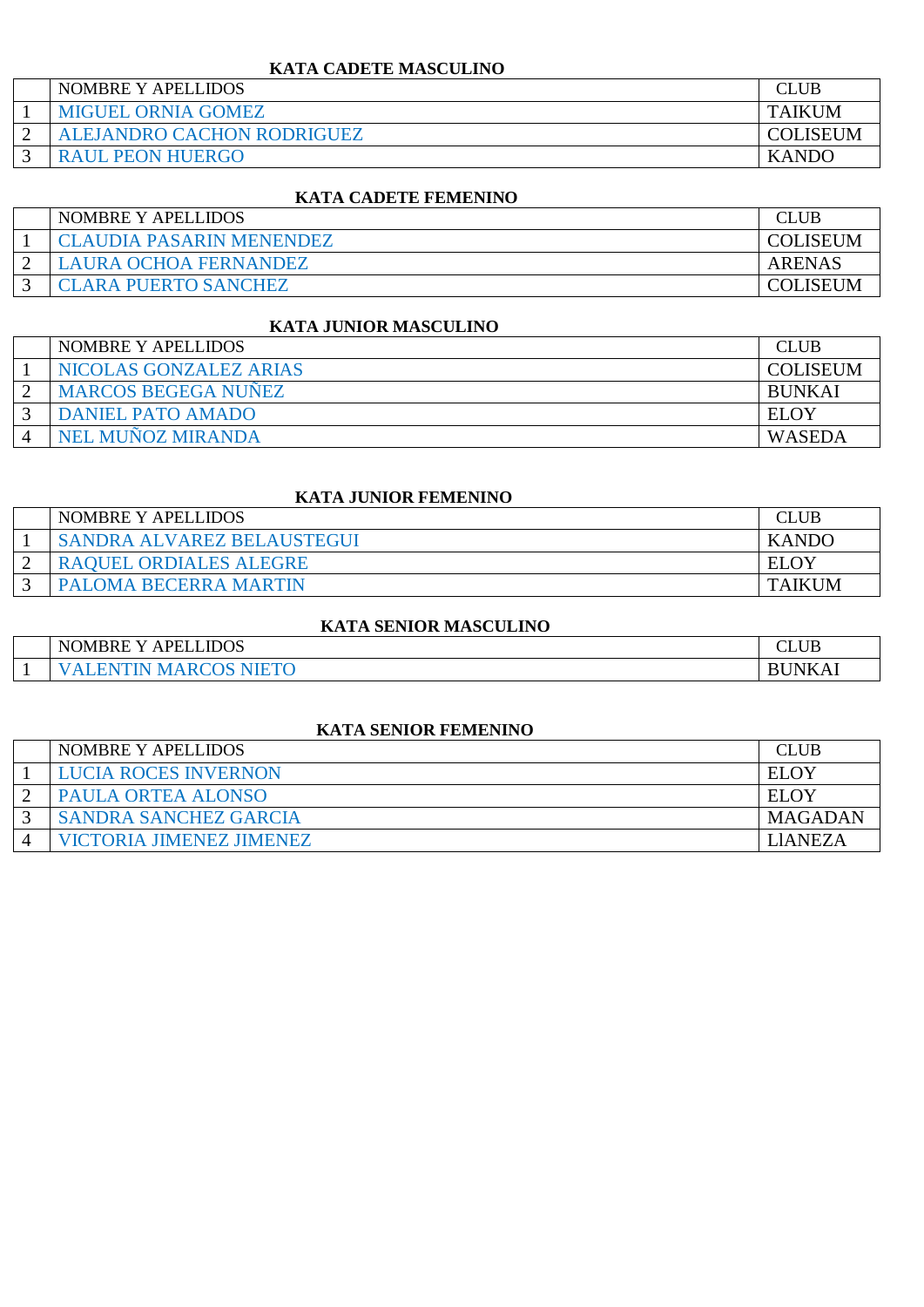## **KUMITE CADETE MASCULINO – 63 KG**

| NOMBRE Y<br>Y APELLIDOS | CLUB        |
|-------------------------|-------------|
| AARON FERNANDEZ DELGADO | <b>LINO</b> |
| <b>ZAPICO FERNANDEZ</b> | LINO        |

#### **KUMITE CADETE MASCULINO + 63 KG**

| NOMBRE Y APELLIDOS                    |              |
|---------------------------------------|--------------|
| <b>DANIEL LOPEZ LUEJE</b>             | LINO         |
| <b>CARLOS BARGADOS BERNARDO</b>       | <b>FELIX</b> |
| <b>VICTOR FERNANDEZ LOPEZ-ACEVEDO</b> | _INO         |

#### **KUMITE CADETE FEMENINO – 54 KG**

| NOMBRE Y APELLIDOS              | CLUB           |
|---------------------------------|----------------|
| <b>YLENIA PEREZ FIGAREDO</b>    | <b>GRUPO</b>   |
| CRISTINA GARCIA CABRERA         | <b>CORVERA</b> |
| <b>SARA FERNANDEZ GUTIERREZ</b> | <b>CORVERA</b> |
| CELIA ALVAREZ FERNANDEZ         | JNO            |

# **KUMITE JUNIOR MASCULINO – 68 KG**

| NOMBRE Y APELLIDOS                 | <b>CLUB</b> |
|------------------------------------|-------------|
| <b>PABLO FONTAN RODRIGUEZ</b>      | ARENAS      |
| ARMANDO BLANCO CABAL               | ' INO       |
| <b>JAVIER BARTOLOME ARTIDIELLO</b> | ARENAS      |
| <b>DION FERNANDEZ SORIANO</b>      | INIGC       |

## **KUMITE JUNIOR MASCULINO + 68 KG**

| NOMBRE Y APELLIDOS         | <b>CLUB</b>   |
|----------------------------|---------------|
| PABLO CAUNEDO LOBO         | LINO          |
| PABLO ALVAREZ FERNANDEZ    | WASEDA        |
| <b>RAUL HIDALGO LUCENA</b> | ARENAS        |
| YERAI DELGADO GARCIA       | <b>BUNKAI</b> |

#### **KUMITE JUNIOR FEMENINO - 53 KG**

| NOMBRE Y APELLIDOS         | <b>CLUB</b>    |
|----------------------------|----------------|
| <b>OLAYA MORAN LEVAS</b>   | ARENAS         |
| ANDREA GOMEZ FERNANDEZ     | <b>LIANEZA</b> |
| <b>SARAY SIMON COLORET</b> | <b>LIANEZA</b> |
| ENYA CAMARA GARCIA         | WASEDA         |

#### **KUMITE SENIOR FEMENINO + 53 KG**

| NOMBRE Y APELLIDOS         |               |
|----------------------------|---------------|
| <b>RAQUEL PICATO ARIAS</b> | LINC          |
| <b>TANIA SUAREZ SUAREZ</b> | MAGADAN       |
| CRITINA RODRIGUEZ LOPEZ    | <b>ARENAS</b> |